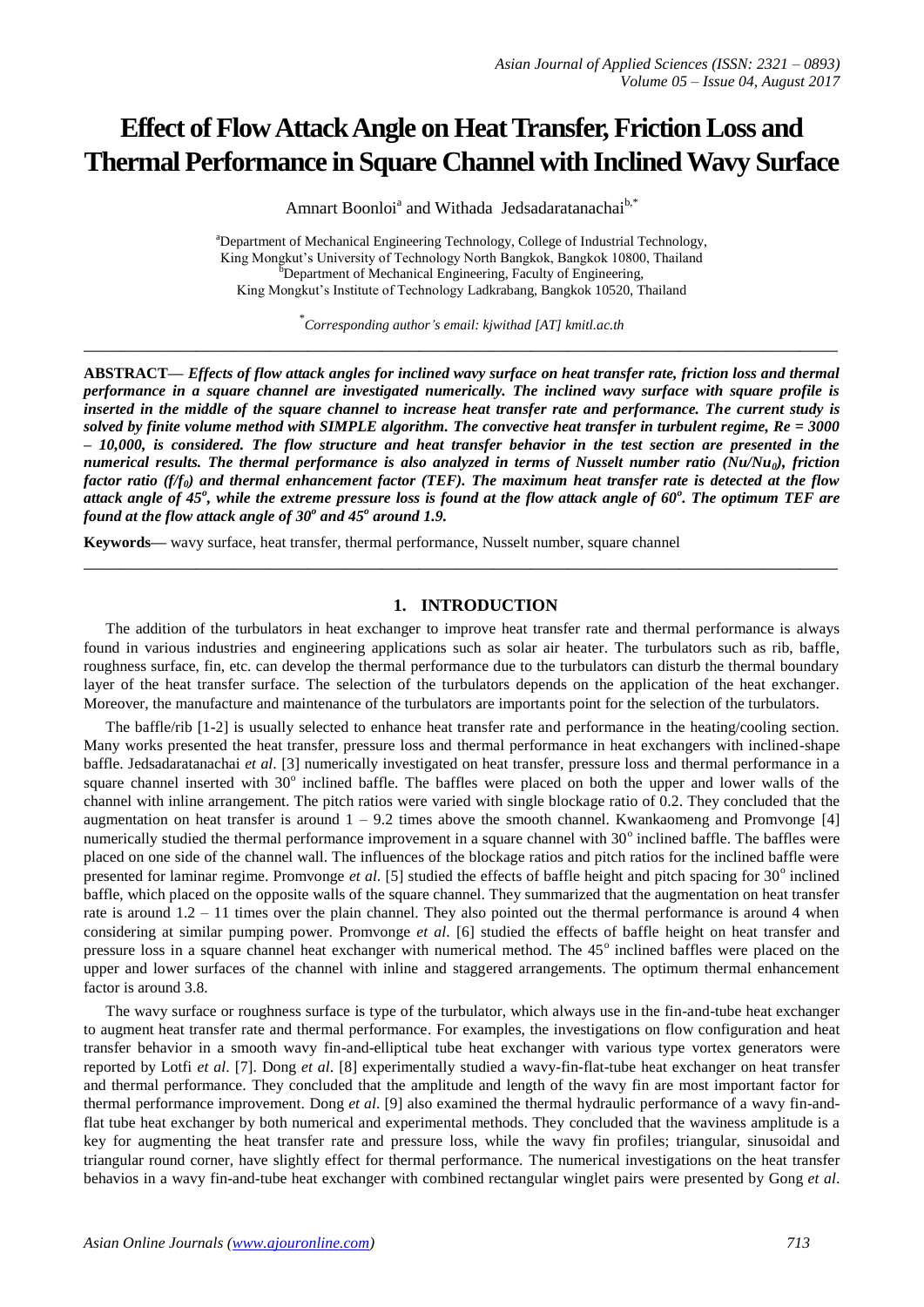[10]. They found that combined vortex generators can generate larger and stronger vortex flow than the single rectangular winglet pairs. Du *et al*. [11] studied the heat transfer increment in a wavy fin-and-flat-tube heat exchanger with punched longitudinal vortex generators. They explained that the best thermal performance of the heating system is around 1.23. Du *et al*. [12] experimentally examined the longitudinal vortex flow in a wavy fin-and-flat-tube heat exchanger on thermal performance improvement at *Re* = 1500 - 4500. They stated that the augmentations on the Nusselt number and friction factor are around  $21 - 60\%$  and  $13 - 83\%$ , respectively, while the thermal performance is around 1.31.

In the present research, the inclined wavy surface (combination of the inclined baffle with staggered arrangement and wavy surface) with square profile (0.2*H* x 0.2*H*) is selected to develop heat transfer rate and thermal performance in a square channel. The square profile is created due to the *Ref*. [3] reported that the optimum height of the baffle is around  $0.15 - 0.2$ . The wavy surface is inserted in the middle of the square channel heat exchanger. The manufacture, maintenance and installation of the wavy surface are more convenient than the baffle or rib, which places on the channel surface. The influences of the flow attack angles  $(15^{\circ} - 60^{\circ})$  for the inclined wavy surface are investigated for  $Re = 3000$  $-10,000.$ 

# **2. PHYSICAL MODEL**

The inclined wavy surface with square profile is inserted in the middle of the square channel heat exchanger as depicted in Fig. 1. The square profile is set around 0.2*H* x 0.2*H* in all cases. The hydraulic diameter of the square channel is equal to the channel height (*H*). The flow attack angles are varied as  $15^{\circ}$ ,  $20^{\circ}$ ,  $25^{\circ}$ ,  $30^{\circ}$ ,  $35^{\circ}$ ,  $40^{\circ}$ ,  $45^{\circ}$ ,  $50^{\circ}$ ,  $55^{\circ}$  and  $60^{\circ}$ . The present study is imposed for turbulent regime, *Re* = 3000 – 10,000. The computational domain for the test section is also illustrated in the Fig. 1.



Computational domain

**Figure 1:** Square channel inserted with inclined wavy surface and computational domain.

# **3. ASSUMPTION AND BOUNDARY CONDITION**

The tested fluid is air (300K, *Pr* = 0.707, incompressible) in turbulent regime. The flow and heat transfer in the heating tube are steady in three dimensions. The body force, viscous dissipation, natural convection and radiation heat transfer are ignored. The boundary conditions of the computational domain are performed as Table. 1

| <b>THEIR TO DOWNGATY CONGITION OF THE COMPONIUM HOMMAN.</b> |                                      |  |
|-------------------------------------------------------------|--------------------------------------|--|
| Zone                                                        | <b>Boundary condition</b>            |  |
| Inlet, outlet                                               | Periodic condition                   |  |
| Channel walls                                               | No slip wall                         |  |
|                                                             | Uniform heat flux around 600 $W/m^2$ |  |
| Wavy surface                                                | No slip wall                         |  |
|                                                             | Insulators                           |  |

|  |  | <b>Table 1:</b> Boundary condition of the computational domain. |
|--|--|-----------------------------------------------------------------|
|--|--|-----------------------------------------------------------------|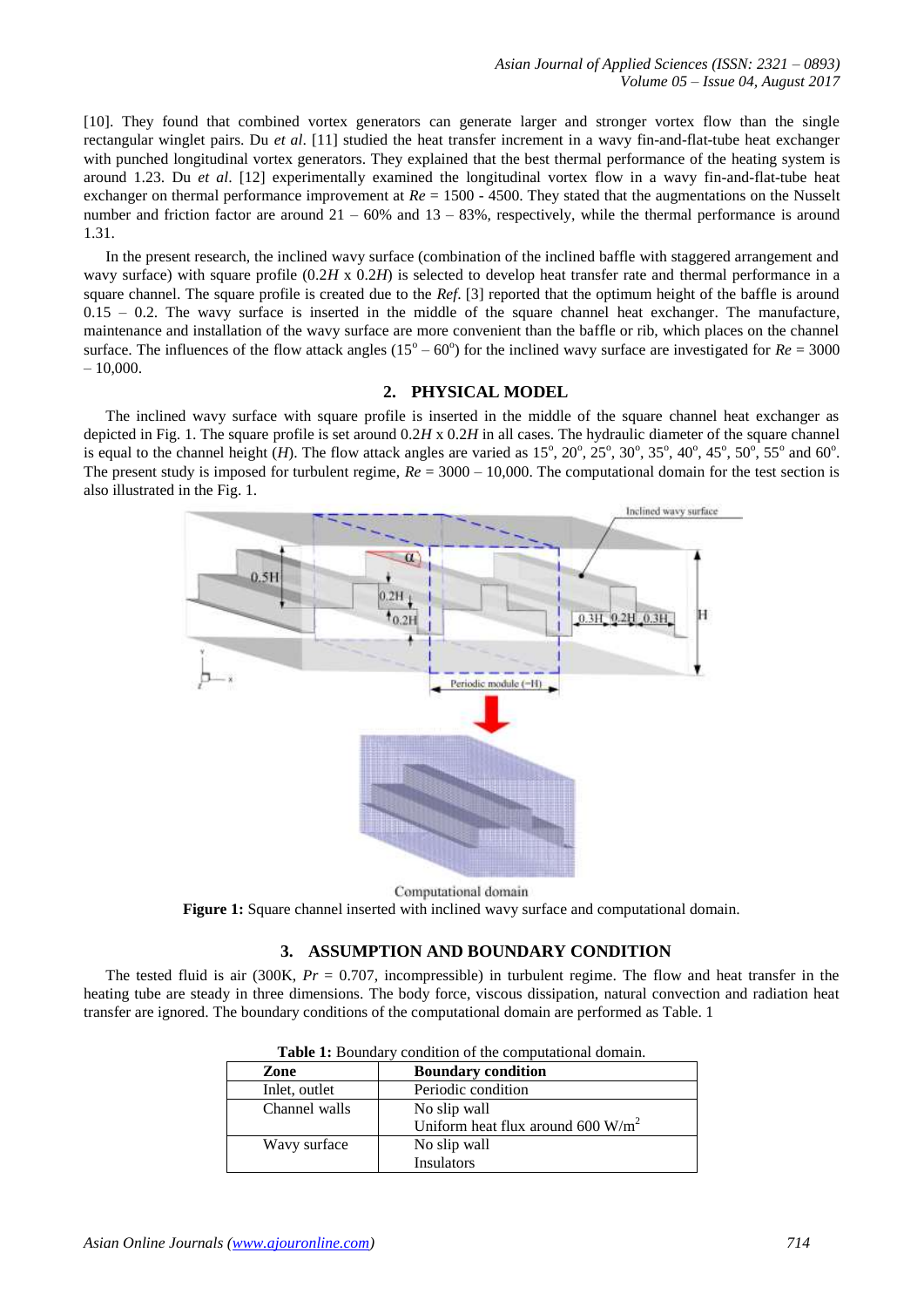## **4. MATHEMATICAL FOUNDATION**

The turbulent model is realizable 
$$
k \text{-} \varepsilon
$$
 with enhanced wall treatment as following equations;  
\n
$$
\frac{\partial}{\partial t} (\rho k) + \frac{\partial}{\partial x_j} (\rho k u_j) = \frac{\partial}{\partial x_j} \left[ \left( \mu + \frac{\mu_i}{\sigma_k} \right) \frac{\partial k}{\partial x_j} \right] + G_k + G_b - \rho \varepsilon - Y_M + S_k
$$
\n(1)

and

$$
\frac{\partial}{\partial t} (\rho \kappa)^{2} \frac{\partial}{\partial x_{j}} (\rho \kappa u_{j})^{2} \frac{\partial}{\partial x_{j}} \left[ \left( \frac{\rho \kappa}{\sigma_{k}} \right) \frac{\partial x_{j}}{\partial x_{j}} \right]^{2} + \rho C_{1} S \varepsilon - \rho C_{2} \frac{\varepsilon^{2}}{k + \sqrt{\nu \varepsilon}} + C_{1\varepsilon} \frac{\varepsilon}{k} C_{3\varepsilon} G_{b} + S_{\varepsilon}
$$
\n
$$
\frac{\partial}{\partial t} (\rho \varepsilon)^{2} \frac{\partial}{\partial x_{j}} (\rho \varepsilon u_{j}) = \frac{\partial}{\partial x_{j}} \left[ \left( \mu + \frac{\mu_{t}}{\sigma_{\varepsilon}} \right) \frac{\partial \varepsilon}{\partial x_{j}} \right] + \rho C_{1} S \varepsilon - \rho C_{2} \frac{\varepsilon^{2}}{k + \sqrt{\nu \varepsilon}} + C_{1\varepsilon} \frac{\varepsilon}{k} C_{3\varepsilon} G_{b} + S_{\varepsilon}
$$
\n
$$
(2)
$$

where

where  

$$
C_1 = \max\left[0.43, \frac{\eta}{\eta + 5}\right], \eta = S\frac{k}{\varepsilon}, S = \sqrt{2S_{ij}S_{ij}}
$$
(3)

the constants in the model are given as follows:  
\n
$$
C_{1\varepsilon} = 1.44
$$
,  $C_2 = 1.9$ ,  $\sigma_k = 1.0$ ,  $\sigma_{\varepsilon} = 1.2$  (4)

The second order upwind (SOU) numerical scheme is selected for all governing equations, decoupling with the SIMPLE algorithm using a finite volume method. The solutions are measured to be converged when the normalized residual are less than  $10^{-9}$  and  $10^{-5}$  for the energy equation and the other variables, respectively.

The important parameters are Reynolds number (*Re*), friction factor (*f*), local Nusselt number (*Nu*x), Nusselt number (*Nu*) and thermal enhancement factor (*TEF*).

The Reynolds number is computed from Eq. 5.

$$
\text{Re} = \frac{\rho u_0 H}{\mu} \tag{5}
$$

 $\rho$ ,  $\mu$  and  $u_0$  are density, viscosity and inlet velocity of the fluid, respectively, while *H* is the hydraulic diameter/height of the square channel.

The pressure loss in the heating channel is presented as friction factor. The friction factor can calculate as Eq. 6.

$$
f = \frac{(\Delta P / L)D_h}{2\rho \bar{u}^2} \tag{6}
$$

 $\Delta P$  is the pressure drop across the periodic module, *L*, and *u* is mean flow velocity.

The heat transfer rate in the tested section is shown in terms of Nusselt number.

The local Nusselt number is computed by

$$
Nu_x = \frac{h_x D_h}{k} \tag{7}
$$

 $h<sub>x</sub>$  is local heat transfer coefficient based on bulk temperature and *k* is thermal conductivity of the air.

The average Nusselt number can be printed by

$$
Nu = \frac{1}{A} \int Nu_x dA \tag{8}
$$

where, *A* is heat transfer area of the square channel heat exchanger.

Thermal performance is presented in form of thermal enhancement factor (*TEF*).

The *TEF* is defined as the ratio of the heat transfer coefficient of an augmented surface, *h* to that of a smooth surface, *h*<sub>0</sub>, under the constant pumping power condition. The *TEF* can be stated as follow;

$$
TEF = \frac{h}{h_0}\bigg|_{pp} = \frac{Nu}{Nu_0}\bigg|_{pp} = \left(\frac{Nu}{Nu_0}\right) / \left(\frac{f}{f_0}\right)^{1/3}
$$
(9)

# **5. NUMERICAL VALIDATION**

The verifications of the computatiponal domain for the square channel heat exchanger inserted with the wavy surface are divided into two parts;

- Validation with the smooth channel on flow and heat transfer
- Grid independence

The verifications on heat transfer and pressure loss are done by compared the present results with the values from the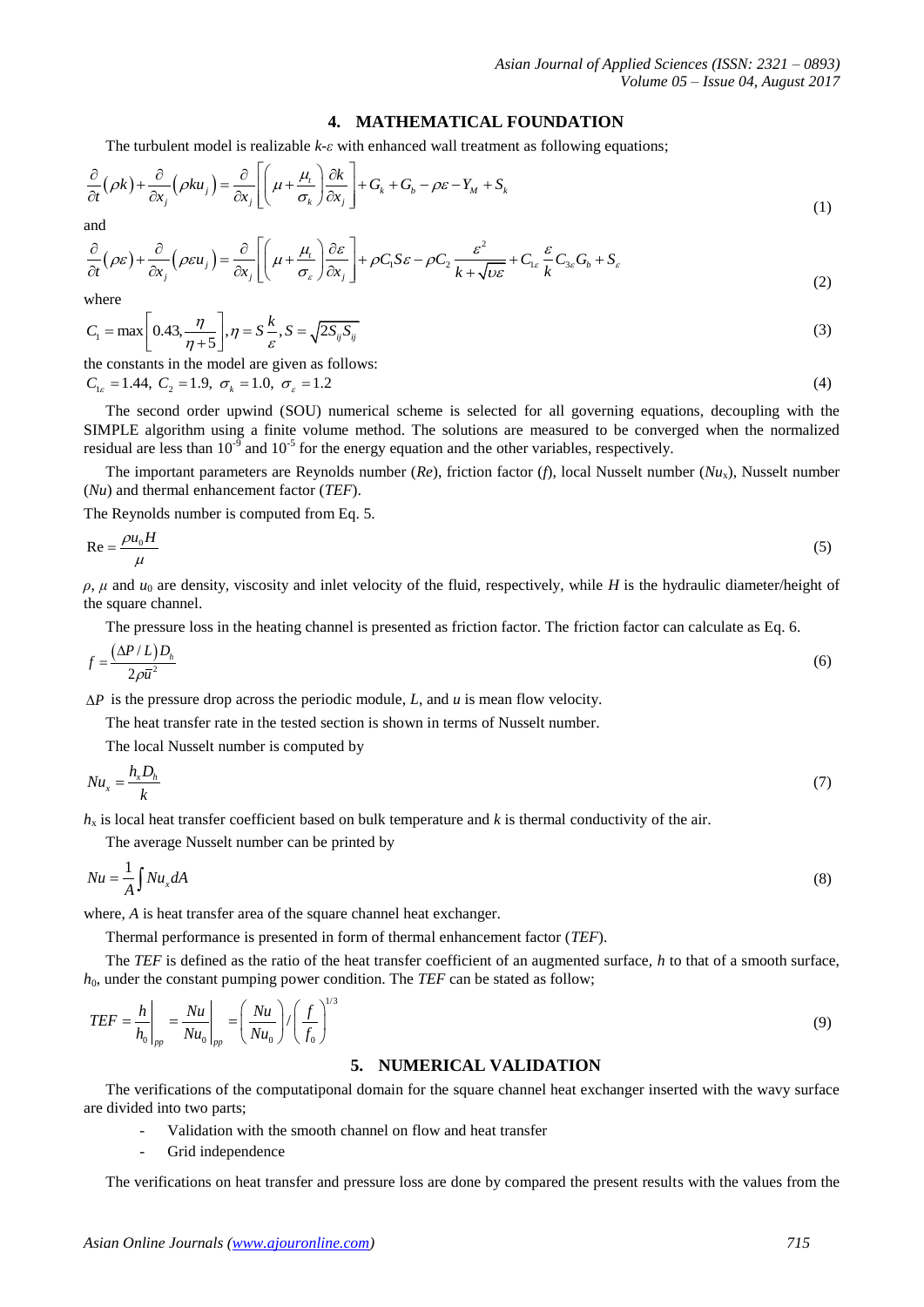correlations [13]. The deviations are around 0.3% and 0.7% for heat transfer and friction loss, respectively.

The numerical models with different grid numbers (80000, 120000, 180000, 240000 and 310000) for the square channel with the wavy surface at  $Re = 3000$ ,  $\alpha = 45^{\circ}$  are compared. The result reveals that the augmentation of grid from 120000 to 180000 gives nearly results on both heat transfer and pressure loss. Therefore, the grid around 120000 is applied for all domain of the present investigation.

# **6. NUMERICAL RESULT**

Numerical results of the heating channel inserted with various flow attack angle of the wavy surface are separated into two sections; mechanisms in the tested channel and performance analysis. The mechanisms in the tested section are shown with the streamline in transverse planes, impinging jet on the channel walls, temperature contour, local Nusselt number contour and turbulent kinetic energy contour (*TKE*). The understandings on flow and heat transfer behaviors are key factor to help to design the compact heat exchanger. The performance analysis in the tested section are presented with the Nusselt number ratio (*Nu*/*Nu*0), friction factor ratio (*f*/*f*0) and thermal enhancement factor (*TEF*).

#### *6.1 Flow and heat transfer mechanisms*

Streamline in cross sectional planes in the square channel heat exchanger inserted with wavy surface at *Re* = 4000 and  $\alpha = 45^\circ$  is depicted as Fig. 2. The vortex flow or swirling flow is found in all segments due to the insertion of the wavy surface in the tested section. The vortex flow can be separated into two zones; upper and lower flows. The core of the vortex flow depends on the position in the heating section. The vortex flow disrupts the thermal boundary layer on the heat transfer surface of the square channel. The disturbance of the thermal boundary layer is reason for heat transfer augmentation. The similar flow pattern is detected in all flow attack angles of the wavy surface, but the strength of the vortex flow is not equally.

Fig. 3 shows the streamline impinging on the sidewalls with the contour plot of local Nusselt number for the square channel at  $Re = 4000$  and  $\alpha = 45^{\circ}$ . The high heat transfer area is plotted with red contour. The impingement of the flow on the channel walls extremely effects for heat transfer enhancement. The square channel inserted with various flow attack angle of the wavy surface provides nearly pattern of the heat transfer and flow mechanisms, but the strength of the impingement is not identically. The impingement of the flow is found in all sides of the channel as presented in Fig. 4 (impingement of the flow on the upper wall).

The thermal boundary layer disturbance is presented with the distribution of the temperature in transverse planes as Fig. 5 for the square channel inserted with wavy surface at  $Re = 4000$  and  $\alpha = 45^{\circ}$ . For smooth channel, the red layer is found near the channel wall, while the blue layer is detected at the middle of the channel. The insertion of the wavy surface in the heating channel changes the heat transfer behavior. The red layer of the temperature performs thinner, while the blue layer distributes from the core to the channel wall. This means that the wavy surface makes better fluid mixing and creates the vortex flow, which disturbs the thermal boundary layer on the channel wall.

Fig. 6 shows turbulent kinetic energy  $(TKE)$  distribution in transverse plane of the square channel inserted with  $45^{\circ}$  of the wavy surface at  $Re = 4000$ . The *TKE* indicates the strength of the flow in the heating channel. As the figure, the high *TKE* is detected near upper-lower walls and right sidewall of the channel. Therefore, the peak of heat transfer areas is found at the upper-lower walls and right sidewall of the channel as seen in Fig. 7 which, presents the local Nusselt number distribution on the channel walls.



**Figure 2:** Streamline in cross sectional planes at various positions (*x*/*H*) for square channel inserted with inclined wavy surface at  $Re = 4000$  and  $\alpha = 45^{\circ}$ .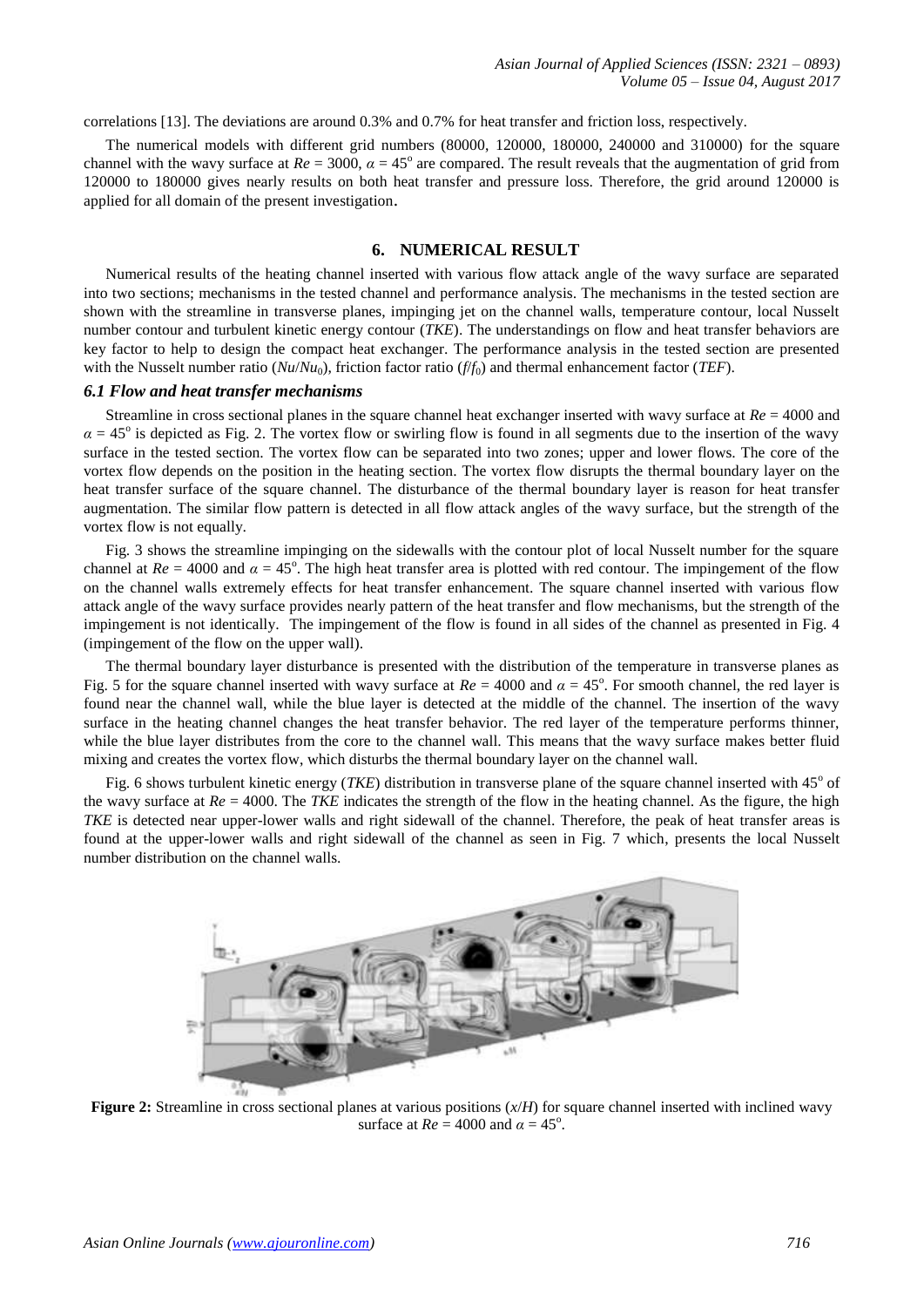

**Figure 3:** Impinging jet on the sidewall for square channel inserted with inclined wavy surface at  $Re = 4000$  and  $\alpha = 45^{\circ}$ .



**Figure 4:** Impinging jet on the upper wall for square channel inserted with inclined wavy surface at *Re* = 4000 and *α* =  $45^{\circ}$ .



**Figure 5:** Temperature distributions in cross sectional planes at various positions (*x*/*H*) for square channel inserted with inclined wavy surface at  $Re = 4000$  and  $\alpha = 45^{\circ}$ .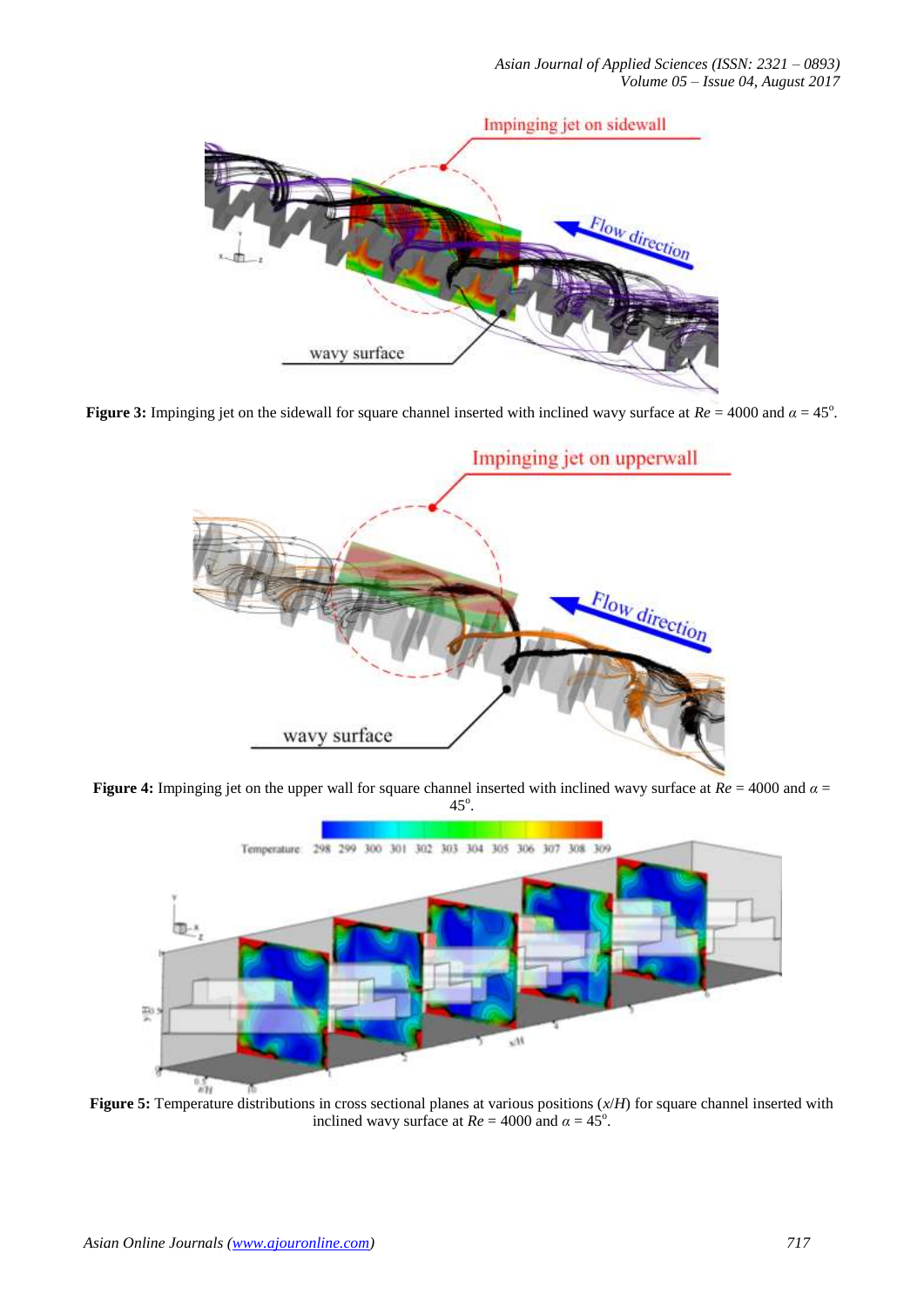

**Figure 6:** Turbulent kinetic energy (*TKE*) distributions in cross sectional planes at various positions (*x*/*H*) for square channel inserted with inclined wavy surface at  $Re = 4000$  and  $\alpha = 45^{\circ}$ .



**Figure 7:** Local Nusselt number distributions on the channel walls for square channel inserted with inclined wavy surface at  $Re = 4000$  and  $\alpha = 45^{\circ}$ .

## *6.2 Performance analysis*

The performance analysis in the heating section inserted with various flow attack angles of the wavy surface is separated into three parts; Nusselt number ratio  $(Nu/Nu_0)$ , friction factor ratio  $(f/f_0)$  and thermal enhancement factor (*TEF*).

Fig. 7 presented the relation of the  $Nu/Nu_0$  with the flow attack angle. The addition of the wavy surface in the test section improves heat transfer rate higher than the smooth channel in all cases ( $Nu/Nu_0 > 1$ ). In range  $15^\circ \le \alpha \le 45^\circ$ , the  $Nu/Nu_0$  increases when growing the flow attack angle and *Re*. The heat transfer rate decreases when  $\alpha > 45^\circ$ . The  $\alpha = 45^\circ$ provides the highest heat transfer rate, while the  $\alpha = 15^{\circ}$  gives the reverse result. The reason is the  $\alpha = 45^{\circ}$  can create the highest strength of the vortex flow in the tested channel. In range investigates the maximum and minimum heat transfer rates are around 6 and 2.2 times higher than the smooth channel, respectively.

Fig. 8 shows the variation of the  $f/f_0$  with  $\alpha$  at various  $Re$  for the square channel heat exchanger inserted with wavy surface. The insertion of the wavy surface in the test section gives higher friction loss than the smooth channel in all cases ( $f/f_0 > 1$ ). The  $f/f_0$  tends to increase when increasing *α* and *Re*. The maximum and minimum friction losses are detected at the flow attack angle of  $60^{\circ}$  and  $15^{\circ}$ , respectively. In range study, the  $f/f_0$  is around  $9 - 48$  times above the smooth square channel.

Fig. 9 depicts the relation of the *TEF* with the flow attack angle of the wavy surface in the square channel heat exchanger. The *TEF* is calculated from the augmentations on both heat transfer rate and friction loss when inserting the wavy surface in the test section at similar pumping power. The *TEF* reduces when increasing the Reynolds number in all flow attack angles. The addition of the wavy surface in the square channel improves thermal performance higher than the smooth channel in all flow attack angles ( $TEF > 1$ ). In range investigates the optimum  $TEF$  is found at the flow attack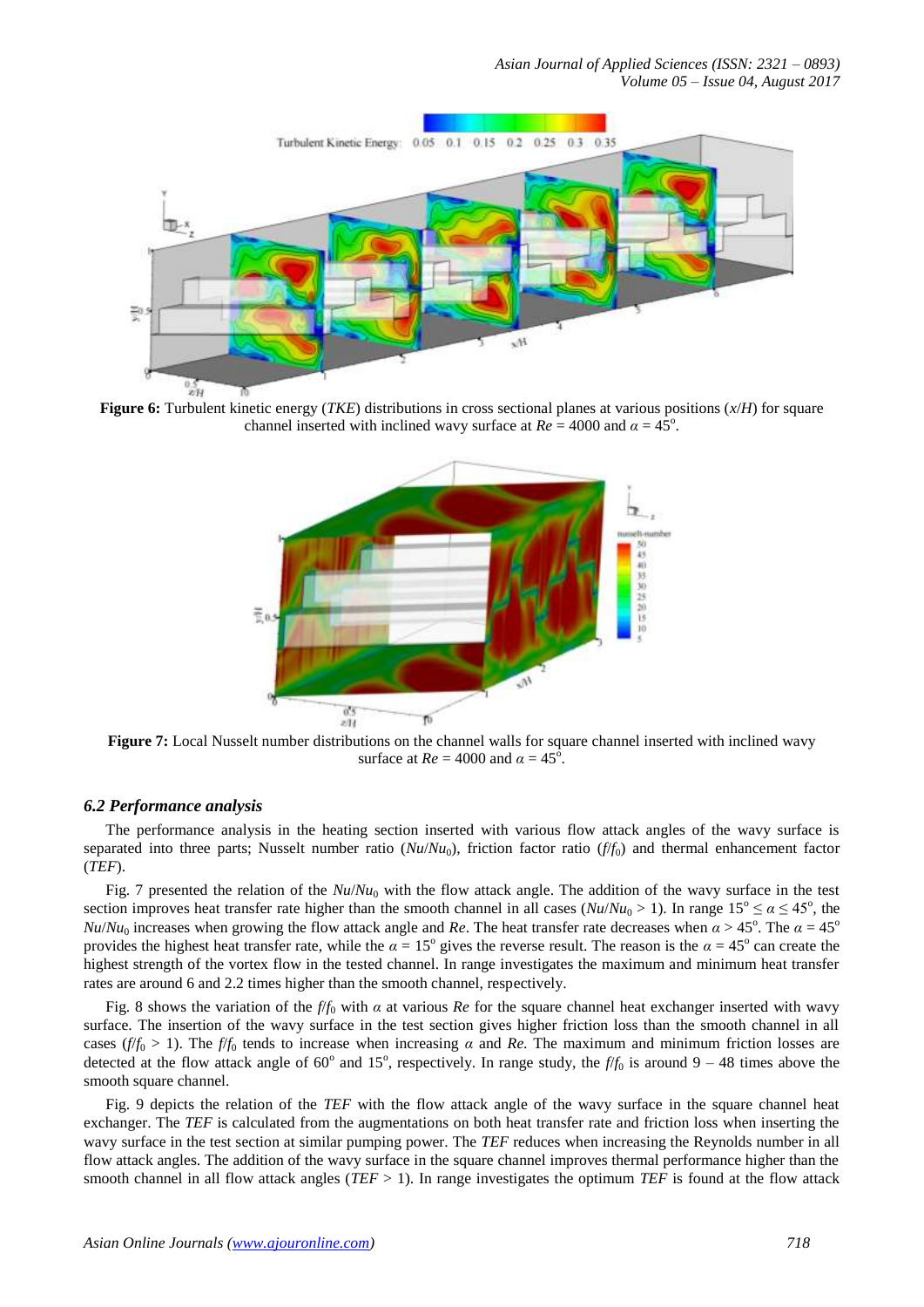angle of  $30^{\circ}$  and  $45^{\circ}$  around 1.9.



**Figure 9:** Variations of the  $f/f_0$  with  $\alpha$ .



**Figure 10:** Variations of the *TEF* with *α*.

## **7. CONCLUSION**

Numerical investigations on flow and heat transfer mechanisms in the square channel inserted with various flow attack angle of the wavy surface are presented. The turbulent flow with the Reynolds number in range 3000 – 10,000 is considered for the present study. The flow attack angles of the wavy surface are varied;  $15^{\circ}$ ,  $20^{\circ}$ ,  $25^{\circ}$ ,  $30^{\circ}$ ,  $35^{\circ}$ ,  $40^{\circ}$ ,  $45^{\circ}$ ,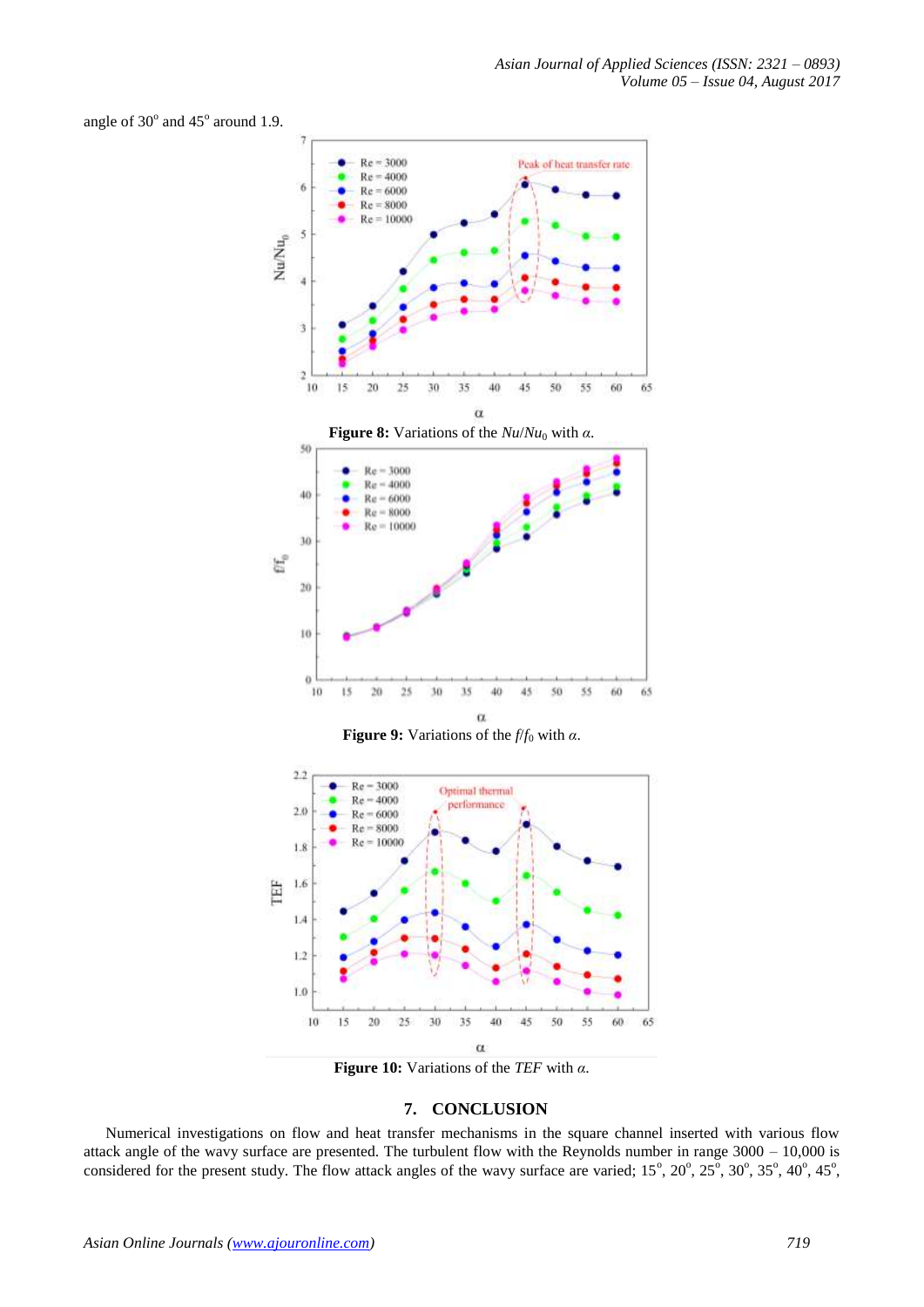$50^\circ$ ,  $55^\circ$  and  $60^\circ$ . The major findings are as follows;

The flow and heat transfer behaviors in the test section added with the wavy surface are similarly found, but the strengths of the vortex flow is not equal. The flow attack angle of  $45^\circ$  performs the highest vortex strength, while the flow attack angle around  $15^{\circ}$  provides the opposite result.

The addition of the wavy surface increases heat transfer rate, friction loss and thermal performance higher than the smooth square channel. The flow attack angle of  $45^{\circ}$  gives the highest Nusselt number, while the flow attack angle of  $15^{\circ}$ performs the reversed trend. The maximum and minimum friction losses are detected at the flow attack angle of  $60^{\circ}$  and 15°, respectively. The optimum *TEF* is found at the flow attack angle of  $30^{\circ}$  and  $45^{\circ}$ .

In range study, the heat transfer rate and friction loss are around  $2.2 - 6$  times and  $9 - 48$  times over the plain channel, respectively. The maximum *TEF* is around 1.9 at  $Re = 3000$  for the flow attack angle of 30<sup>°</sup> and 45<sup>°</sup>.

#### **NOMENCLATURE**

- *H* channel height/hydraulic diameter of the channel
- *f* friction factor
- *h* convective heat transfer coefficient, W  $m^{-2} K^{-1}$
- *k* thermal conductivity, W  $m^{-1} K^{-1}$
- *L* cyclic length of one cell (or axial pitch length, *H*), m
- *Nu* Nusselt number
- *p* static pressure, Pa<br>*Pr* Prandtl number
- Prandtl number
- *Re* Reynolds number,  $\left(\rho \overline{u}H/\mu\right)$
- *T* temperature, K
- *u*<sub>i</sub> velocity in *x*<sub>i</sub>-direction, m s<sup>-1</sup>
- *u* mean velocity in channel,  $m s^{-1}$

#### **Greek letter**

- $\mu$  dynamic viscosity, kg s<sup>-1</sup>m<sup>-1</sup>
- $\Gamma$  thermal diffusivity
- *α* angle of attack, degree

*TEF* thermal enhancement factor,  $(=(Nu/Nu_0)/(f/f_0)^{1/3})$ 

 $\rho$  density, kg m<sup>-3</sup>

#### **Subscript**

- in inlet
- 0 smooth duct
- w wall
- pp pumping power

# **8. ACKNOWLEDGMENT**

This research was funded by College of Industrial Technology, King Mongkut's University of Technology North Bangkok and King Mongkut's Institute of Technology Ladkrabang. The researchers would like to thank Assoc. Prof. Dr. Pongjet Promvonge for suggestions.

## **9. REFERENCE**

- [1] H. Alipour, A. Karimipour, M.R. Safaei, D.T. Semiromi and O.A. Akbari, ["Influence of T-semi attached rib on](http://www.sciencedirect.com/science/article/pii/S1386947716310256)  [turbulent flow and heat transfer parameters of a silver-water](http://www.sciencedirect.com/science/article/pii/S1386947716310256) nanofluidwith different volume fractions in a three[dimensional rapezoidal microchannel"](http://www.sciencedirect.com/science/article/pii/S1386947716310256), Physica E: Low-dimensional Systems and Nanostructures, Elsevier, vol. 88, pp. 60-76, 2017.
- [2] A. Behnampour, O.A. Akbari, M.R. Safaei, M. Ghavami and R. Mashayekhi, ["Analysis](http://www.sciencedirect.com/science/article/pii/S1386947717302813) of heat transfer and nanofluid [fluid flow in microchannels with trapezoidal, rectangular andtriangular](http://www.sciencedirect.com/science/article/pii/S1386947717302813) shaped ribs", Physica E: Lowdimensional Systems and Nanostructures, Elsevier, vol. 91, pp. 15-31, 2017.
- [3] W. Jedsadaratanachai, S. Suwannapan and P. Promvonge, "Numerical Study of Laminar Heat Transfer in Baffled Square Channel with Various Pitches", Energy Procedia, Elsevier, vol. 9, pp. 630-642, 2011.
- [4] S. Kwankaomeng and P. Promvonge, ["Numerical](http://www.sciencedirect.com/science/article/pii/S0735193310001077) prediction on laminar heat transfer in square duct with 30° [angled](http://www.sciencedirect.com/science/article/pii/S0735193310001077) baffle on one wall", International Communications in Heat and Mass Transfer, Elsevier, vol. 37(7), pp. 857-866, 2010.